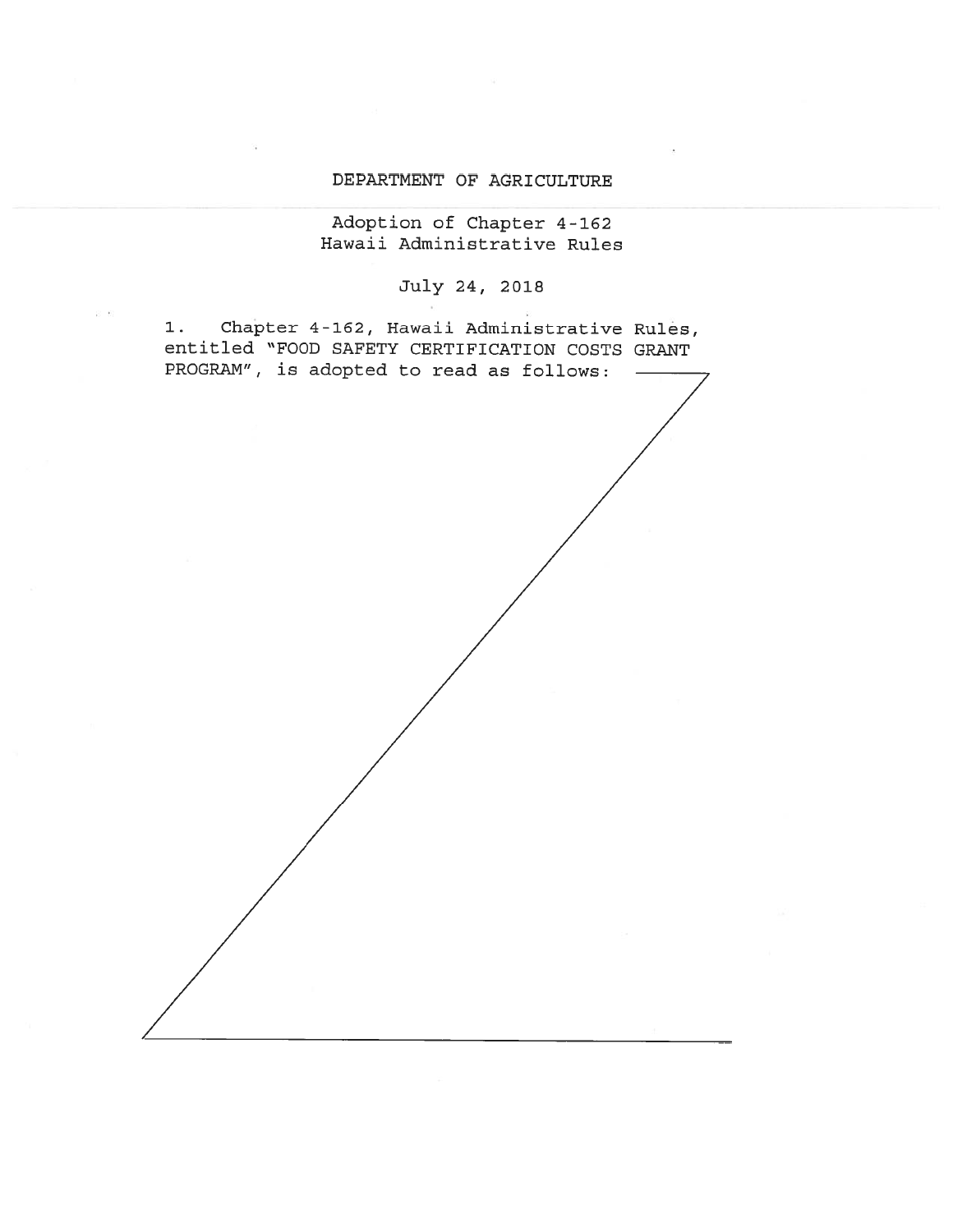$\label{eq:V} \tilde{V} = \frac{1}{2} \left( \begin{array}{cc} \tilde{V} & \tilde{V} \\ \tilde{V} & \tilde{V} \end{array} \right)$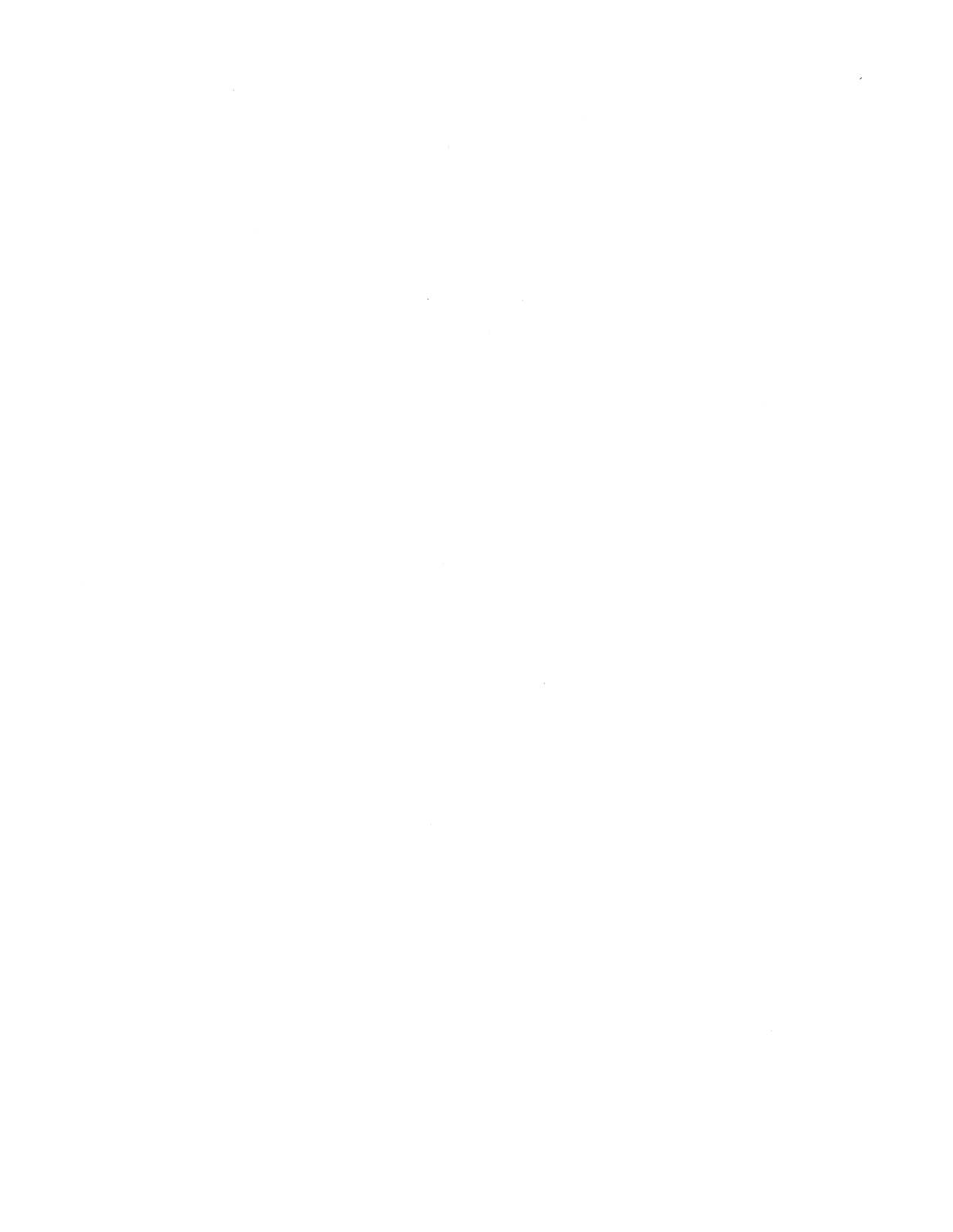#### HAWAII ADMINISTRATIVE RULES

## TITLE 4

## DEPARTMENT OF AGRICULTURE

#### SUBTITLE 7

## QUALITY ASSURANCE DIVISION

#### CHAPTER 162

#### FOOD SAFETY CERTIFICATION COSTS GRANT PROGRAM

| $$4 - 162 - 1$ | Detinitions              |
|----------------|--------------------------|
| $$4 - 162 - 2$ | Purpose of program       |
| $$4 - 162 - 3$ | Eligibility requirements |
| $$4 - 162 - 4$ | Eligible costs           |
| $$4 - 162 - 5$ | Ineligible costs         |
| $$4 - 162 - 6$ | Applications             |
| $$4 - 162 - 7$ | Invoicinq                |
| $$4 - 162 - 8$ | Grant amounts            |

§4-162-1 Definitions. As used in this chapter: "Department" means the department of agriculture. "Farming or ranching" means operations that grow,

harvest, pack, or hold fresh produce; or grow, harvest, manufacture, and hold livestock feed for commercial sale purposes.

"FDA" means the federal Food and Drug Administration.

"FDA regulations" means title 21 of the Code of Federal Regulations, parts 112, 112, 117, and 507.

"Food Safety Preventive Controls Alliance" means the collaboration between the Illinois Institute of Technology and the FDA to help industry comply with the FSMA preventive controls rules for human and animal food.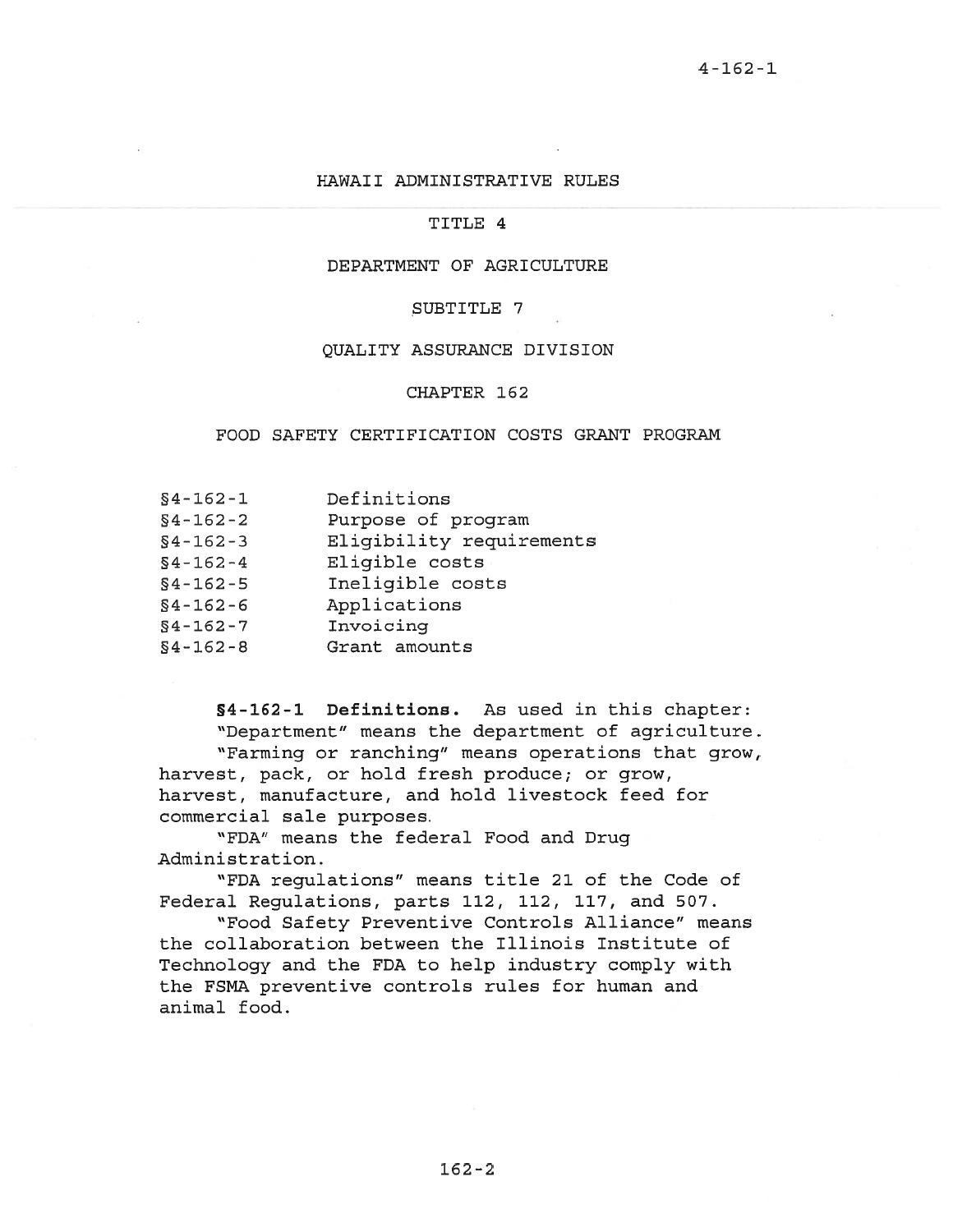"FSMA" means the FDA Food Safety Modernization Act (P.L. 111-353)

"Good agricultural practices and good handling practices audits" means audits performed by <sup>a</sup> third party governmen<sup>t</sup> agency or private company to verify that fruits and vegetables are produced, packed, handled, and stored as safely as possible to minimize risks of microbial food safety hazards.

"HRS" means the Hawaii Revised Statutes.

"Produce Safety Alliance" means the collaboration between Cornell University, the FDA, and the USDA to prepare fresh produce growers to meet the regulatory requirements included in the FSMA's Produce Safety Rule.

"Program" means the Hawaii food safety certification costs grant program.

"State" means the State of Hawaii.

"State food safety laws" means chapter 321, Hawaii Revised Statutes, and chapter 11-50, Hawaii Administrative Rules.

"USDA" means the United States Department of Agriculture. [Eff  $\qquad$  ] (Auth: HRS §141-12.5) (Imp: HRS §141-12.5)

§4-162-2 Purpose of program. The purpose of the Hawaii food safety certification costs gran<sup>t</sup> program is to provide grants to assist farmers or ranchers in meeting the costs of complying with the FSMA, FDA regulations, and state food safety laws. [Eff ] (Auth: HRS §141-12.5) (Imp: HRS §141-12.5)

§4-162-3 Eligibility requirements. (a) To be eligible for <sup>a</sup> food safety certification costs grant, an applicant shall:

- (1) Be engaged in farming or ranching in the State as defined in this chapter; and
- (2) Be: (A) An individual person residing in the State;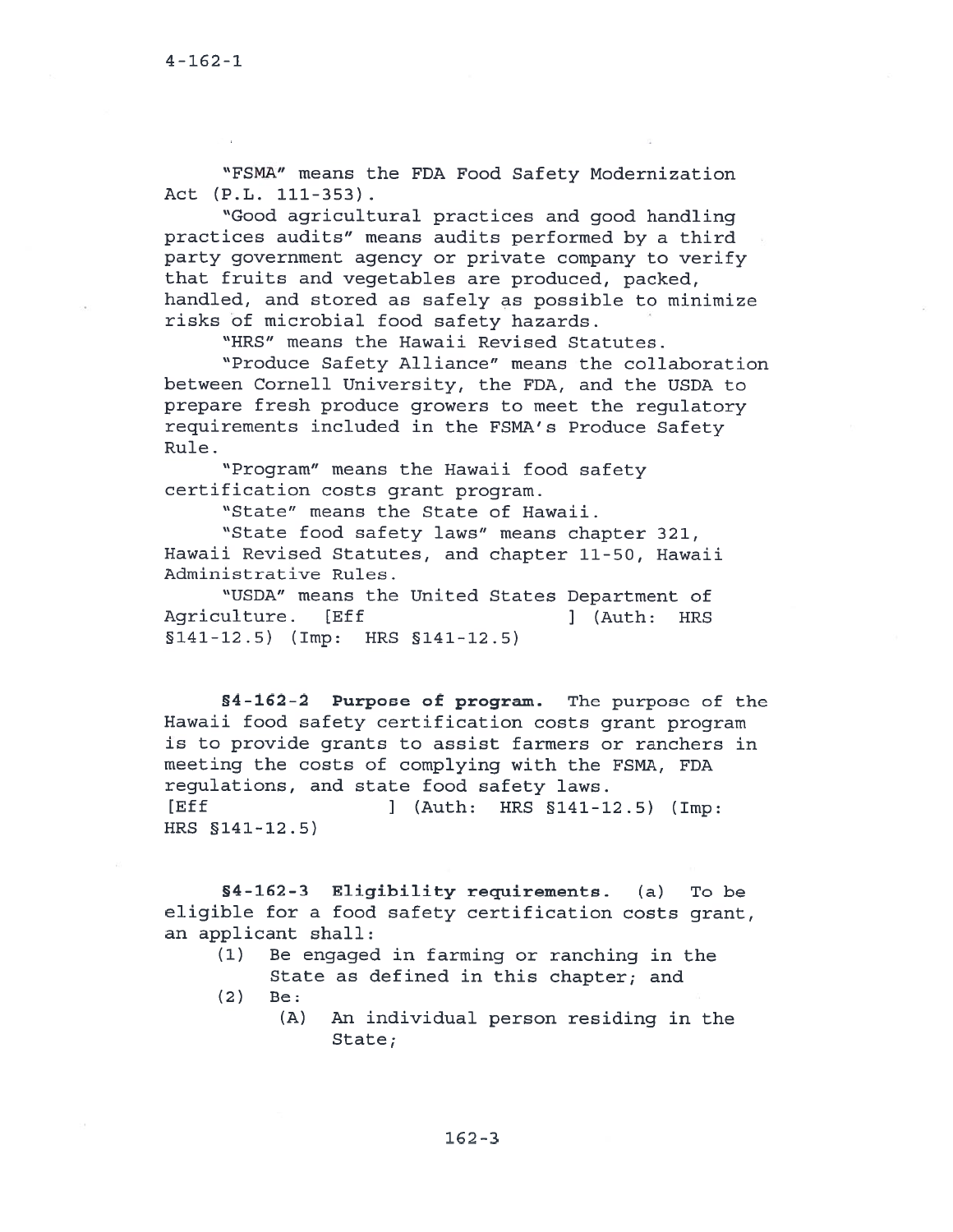- (3) An institution of higher education in the State; or
- (C) A business entity having its principal place of business in the State with employees for whom the business is legally required to provide employee benefits.

[Eff ] (Auth: HRS §141-12.5) (Imp: HRS §141-12.5)

§4-162-4 Eligible costs. (a) Grants shall be awarded to reimburse costs incurred for practices necessary for compliance with the FSMA, FDA regulations, or state food safety laws.

(b) Eligible costs may include:

- (1) Training
	- (A) Training recognized by the FDA to be equivalent to the Produce Safety Alliance's standardized curriculum;
	- (3) Training recognized by the FDA to be equivalent to the Food Safety Preventive Control Alliance's standardized curriculum;
	- (C) Training recognized by the FDA to comply with the hazard analysis and risk-based preventive controls for human foods rule;
	- (D) Training recognized by the FDA to comply with the hazard analysis and risk-based preventive controls for animal foods rule; and
	- (E) Preventive controls systems training emphasizing prevention of hazards before they occur, such as hazard analysis critical control point, or hazard analysis and risk-based preventive controls;
- (2) Water systems, sanitizer treatment supplies, and monitoring meters;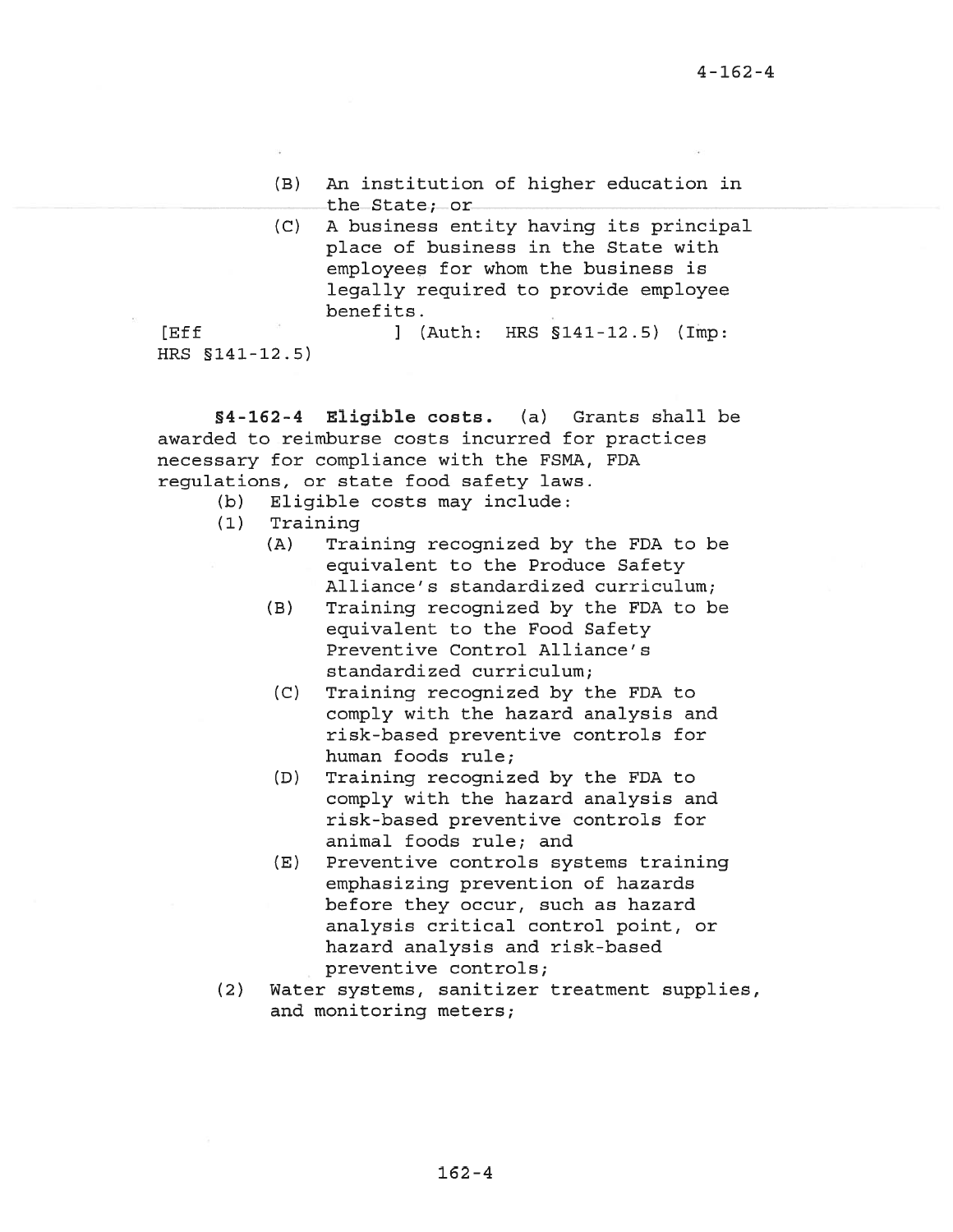- (3) Microbial testing of water, raw produce, or facility;
- (4) Personal hygiene equipment and supplies, including:
	- (A) Fixed or portable restroom, but not including septic systems or sewer connections;
	- (B) Rental of portable restroom including cleaning and disposal of waste;
	- (C) Hand washing sinks;
	- (ID) Hand sanitizer and sanitizing stations;
	- (E) Worker protection clothing; and
	- (F) First aid kits;
- (5) Harvest and packing supplies to reduce food safety risks;
- (6) Costs associated with food and safety compliance in the production of livestock feed for resale, including forage grasses hay, grains;
- (8) Wildlife fencing and pes<sup>t</sup> deterrents and traps;
- (9) Good agricultural practices and good handling practices audit costs with <sup>a</sup> passing score;
- (10) General clean-up of farm and removal of hazardous debris;
- (11) Traceability software, tools, and supplies;
- (13) Food grade sanitizing solutions and detergents; and
- (15) Costs of other practices necessary for compliance with the FSMA, FDA regulations, or state food safety laws.

(c) Only costs that were expended within five years prior to the time the application for the gran<sup>t</sup> is received by the department shall be eligible for reimbursement.[Eff I (Auth: HRS §141-12.5) (Imp: HRS §141-12.5)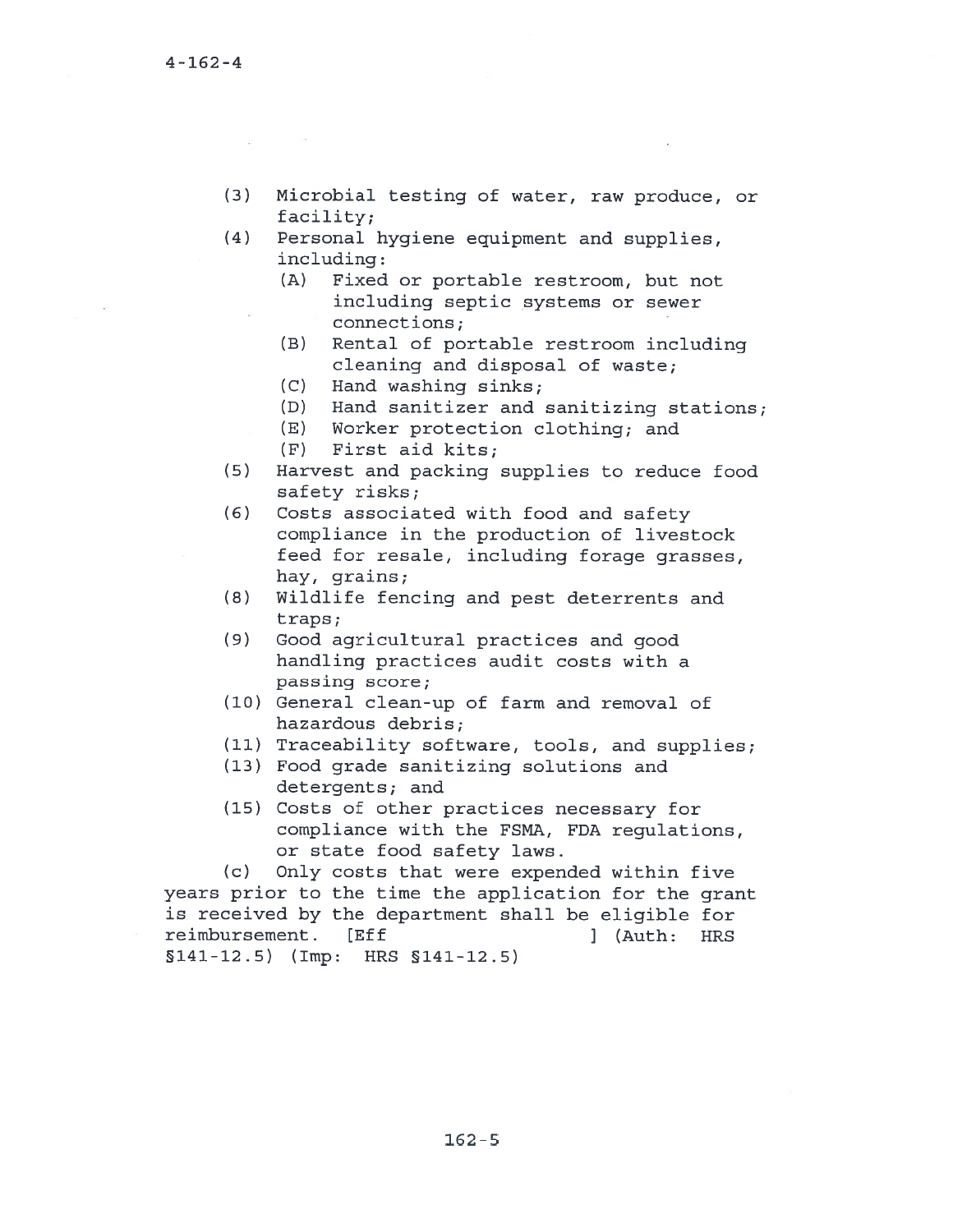§4-162-5 Ineligible costs. Costs that are not eligible for reimbursement include but are not limited to:

- (1) Costs that are not directly related to, and necessary for, compliance with the FSMA, FDA regulations, or state food safety laws;
- (2) Costs related to the general operation of the applicant's business;
- (3) Wages, compensation, or benefits for the applicant's employees;
- (4) Costs of travel, entertainment, or lobbying activities;
- (5) Costs of vehicles and related vehicle expenses;
- (6) Costs for which the applicant already has been or will be reimbursed;
- (7) Insurance costs; and
- (8) Costs incurred more than five years prior to the time the application for gran<sup>t</sup> is received by the department.

[Eff ] (Auth: HRS §141-12.5)

(Imp: HRS §141-12.5)

§4-162-6 Applications. (a) Each applicant for <sup>a</sup> food safety certification costs gran<sup>t</sup> shall submit <sup>a</sup> signed, complete, accurate, and legible application, on <sup>a</sup> form provided by the department, which shall include the following:

- (1) The applicant's name, and business name if different, mailing address, farm or ranch's physical address, phone number, and if applicable, electronic mail address;
- (2) If the applicant is an individual or partnership, the date of birth of the individual or partners;
- (3) Proof of compliance with the State's business registration, tax, and labor laws;
- (4) A photocopy of the applicant's general excise tax license;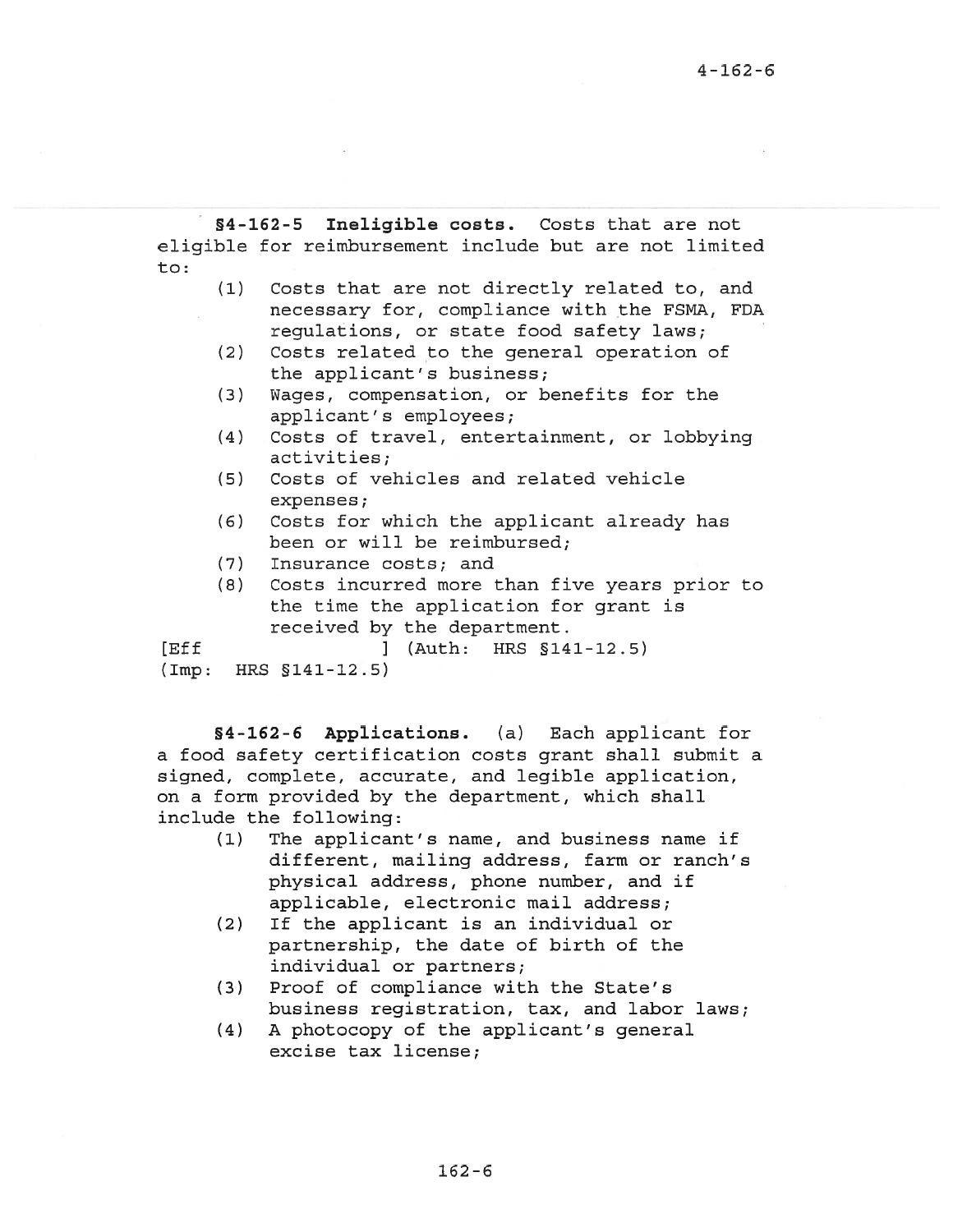- (5) <sup>A</sup> completed W-9 tax information form signed by the applicant;
- (6) Evidence of the implementation of farm food safety plan and practices, including photographs of equipment and their use;
- (7) Proof of third party audit of good agricultural practices or good handling practices; and
- (8) The applicant's agricultural operation details, including but not limited to:
	- (A) Acreage in production;
	- (B) Crops produced;
	- (C) Agricultural production experience;
	- (ID) Food safety plan information;
	- (B) Farm size;
	- (F) Good agricultural practices certifications, if any; and
	- (G) Applicable income categories, as specified by the FSMA.

(b) The application shall also include applicant's acknowledgment and agreemen<sup>t</sup> to the following terms and conditions:

- (1) The applicant has the legal authority to authorize, and by submitting an application does authorize, the department to enter the applicant's place of business at reasonable times to inspect records, facilities, and the premises either in the processing of the application or in the administration of the grant;
- (2) The applicant certifies that all information and documents submitted in suppor<sup>t</sup> of the application are correct and complete to the best of the applicant's knowledge;
- (3) The applicant has all licenses, permits, and other approvals required by federal, state, or county governmental entities to conduct its operations and implement the practices for which the gran<sup>t</sup> is intended;
- (4) The applicant shall comply with all applicable federal and state laws prohibiting discrimination against any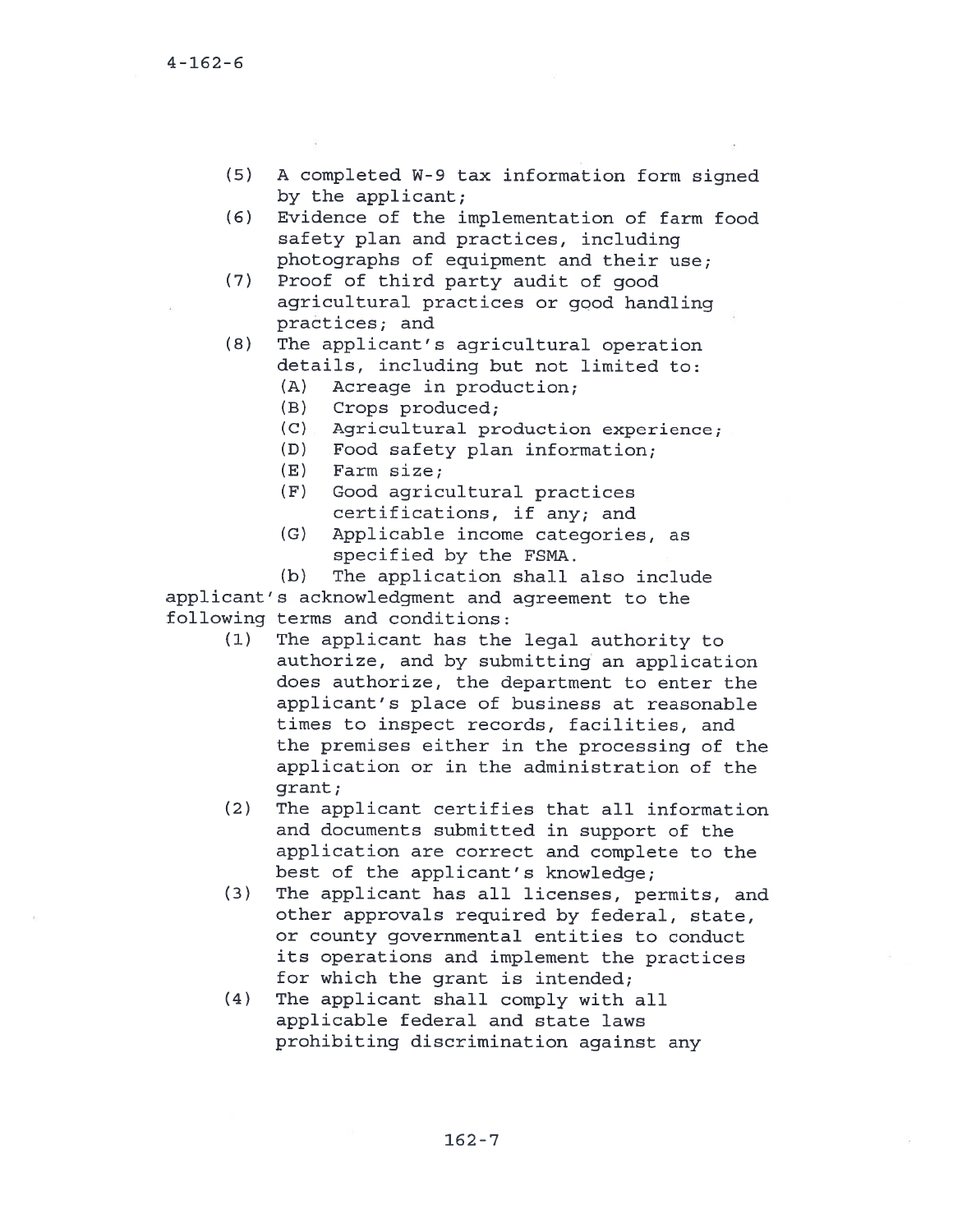person on the basis of race, color, national origin, religion, creed, sex, age, sexual orientation, or disability; and

(5) The applicant shall allow the State full access to its records, files, and other related documents for the purpose of measuring the effectiveness, and ensuring the proper expenditures, of the grant.

(c) The department may require additional documentation to verify compliance with this chapter. Any incomplete application for <sup>a</sup> grant shall be denied. [Eff ] (Auth: HRS §141-12.5) (Imp: FIRS §141-12.5)

§4-162-7 Invoicing. (a) All applications shall be accompanied by invoices or receipts showing eligible costs expended for practices necessary for compliance with the FSMA, FDA regulations, or state food safety laws.

(b) Invoices and receipts shall be original and shall include:

(1) The date of purchase, the vendor's name, mailing address, and phone number;

(2) An itemization of each good or service; and

(3) Verification of payment by the applicant.

(c) The department may require additional documentation to verify compliance with this chapter. [Eff ] (Auth: HRS  $$141-12.5)$  (Imp: FIRS §141-12.5)

§4-162-8 Grant amounts. (a) All grants are subject to available funding.

(b) Grant awards shall be made on <sup>a</sup> reimbursement, pro-rata basis out of the funds available for food safety certification costs grants.

(c) The maximum grant amount to any one applicant in <sup>a</sup> fiscal year shall not exceed \$5,000. [Eff ] (Auth: HRS  $$141-12.5$ ) (Imp: FIRS §141-12.5)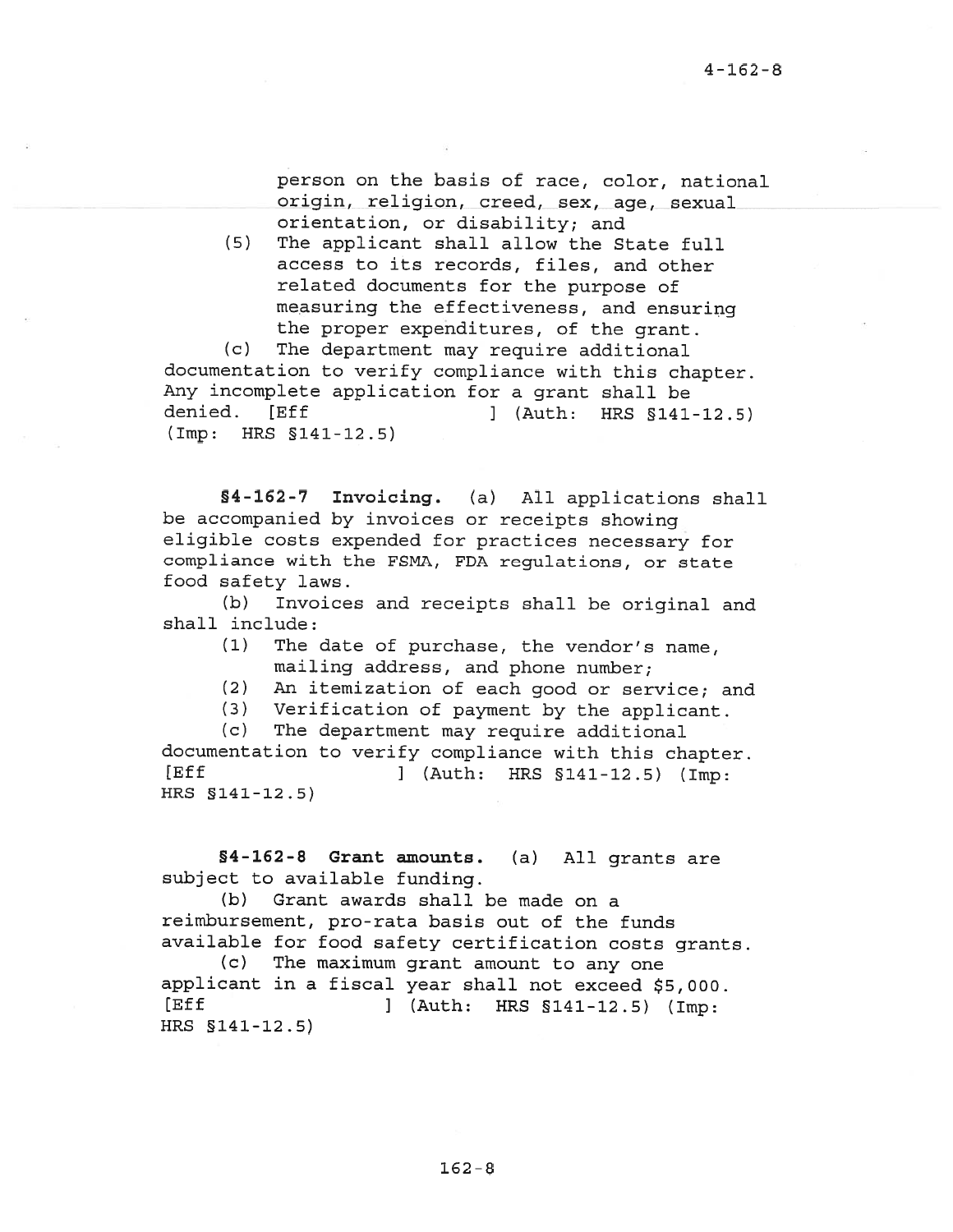$\label{eq:3.1} \mathbf{B} = \mathbf{B} + \mathbf{B}$  $\sim 10^{11}$  . The second state  $\sim 10^{11}$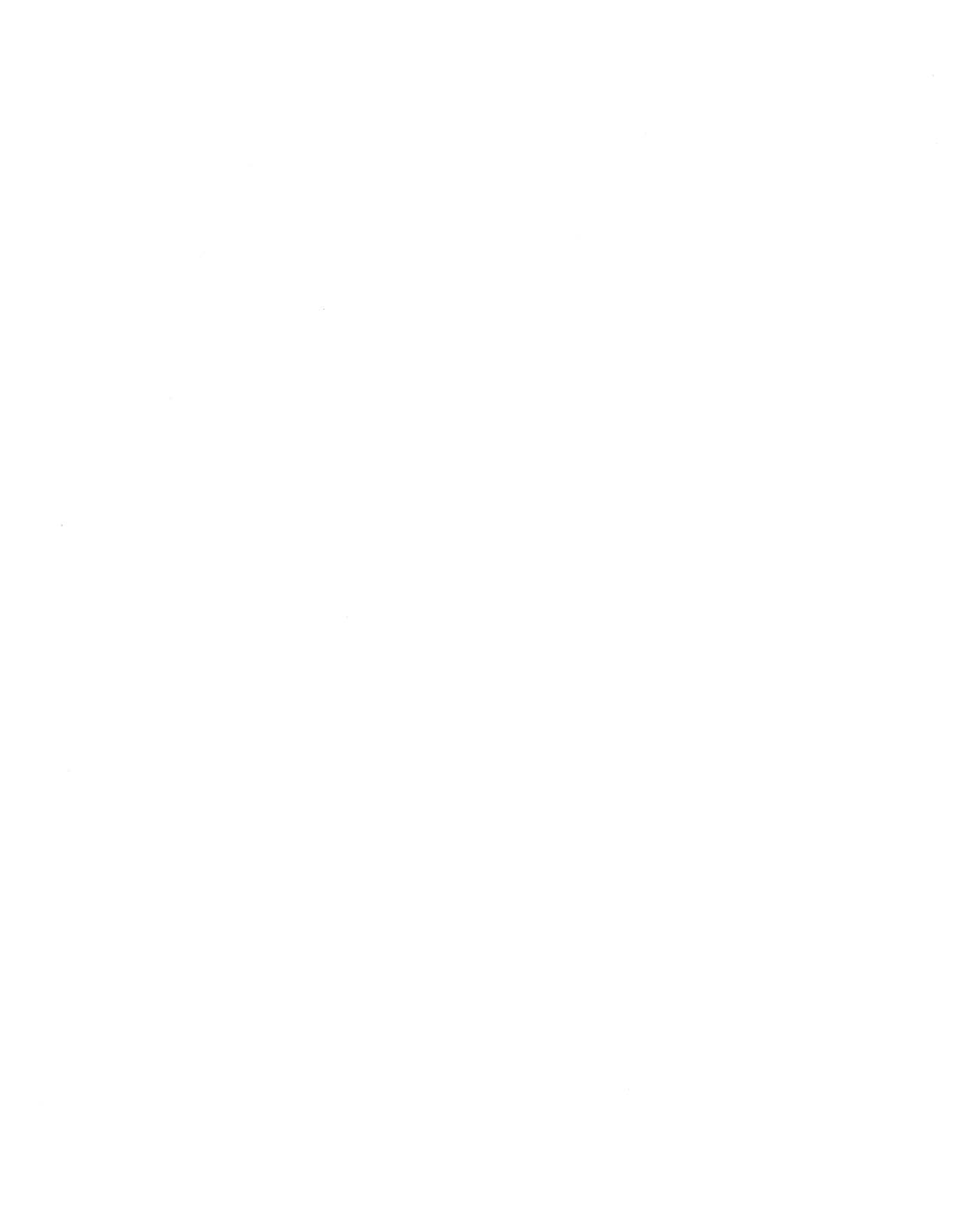## DEPARTMENT OF AGRICULTURE

Chapter 4-162, Hawaii Administrative Rules, on the Summary Page dated July 24, 2018, was adopted on July 24, 2018, following public hearings held in Molokai, Kona, Maui, Kauai, Hilo, Oahu, on June 15, 2018, June 18, 2018, June 21, 2018, June 22, 2018, June 25, 2018, and June 26, 2018, respectively, after public notice was published in the Honolulu Star Advertiser, Hilo Tribune Herald, West Hawaii Today, Maui News, and The Garden Isle on May 9, 2018, and in the Molokai Dispatch on May 16, 2018.

The adoption of chapter 4-162, shall take effect the first day of the month following ten days after filing with the Office of the Lieutenant Governor

SCOTT E. ENRIGHT

Chairperson Board of Agriculture

APPROVED:

VID Professor W legal

DAVID Governor State of Hawaii

Dated: **0-17-2018** 

APPROVED AS TO FORM:

Attorney General

Filed